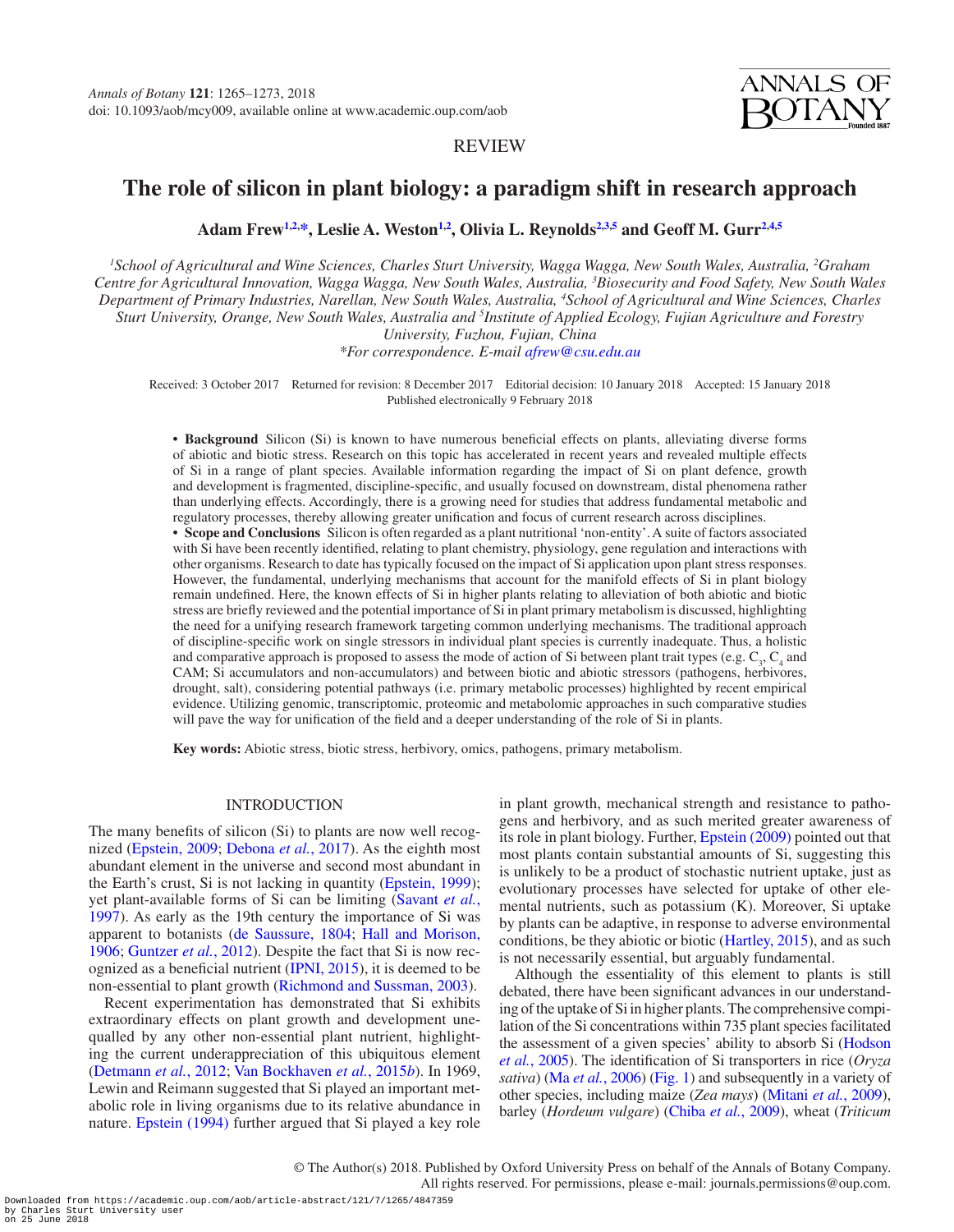

<span id="page-1-0"></span>Fig. 1. A hierarchical summary of the major distal effects of silicon (Si) on abiotic and biotic plant stresses and some of the progressively more fundamental proximate and underlying phenomena associated with stress alleviation. Effects on the transcriptome highlight examples of genes (associated with metabolic processes indicated) with altered transcription in response to Si (e.g. regulation of *TaAPX*, a gene involved in oxidation metabolism, has been shown to be altered by Si). Identified silicon transporter genes essential for silicon uptake in plants are also shown (*Lsi1*, *Lsi2*, *Lsi6*). Solid lines show linkages for which there is empirical support and dashed lines show potential links or interactions.

*aestivum*) [\(Montpetit](#page-7-3) *et al.*, 2012), horsetail (*Equisetum arvense*) [\(Grégoire](#page-6-11) *et al.*, 2012), pumpkin (*Cucurbita moschata*) [\(Mitani](#page-7-4)  *et al.*[, 2011](#page-7-4)) and soybean (*Glycine max*) [\(Deshmukh](#page-6-12) *et al.*, 2013; [Deshmukh and Bélanger, 2015](#page-6-13); [Ma and Yamaji, 2015\)](#page-7-5), has facilitated greater knowledge of the uptake and transport of Si within plant tissues, as there is significant variation in Si uptake between plant species, and indeed between cultivars. Plants are typically characterized as hyper-accumulators, accumulators, passive and non-accumulating species. Additionally, our awareness of the beneficial effects of supplementing plants with soluble forms of Si has evolved considerably, particularly in regard to plant resistance to stress [\(Debona](#page-6-1) *et al.*, 2017), yet relatively few studies have explored whether Si may play an important role in plant primary metabolism.

Research into the effects of Si on plant resistance to abiotic [\(Cooke and Leishman, 2016](#page-6-14)) and biotic ([Fauteux](#page-6-15) *et al.*, 2005; [Reynolds](#page-8-3) *et al*., 2009, [2016\)](#page-8-4) stress has improved our knowledge of the impacts of Si application on plants at the molecular [\(Ma](#page-7-5)  [and Yamaji, 2015](#page-7-5)), physiological ([Detmann](#page-6-5) *et al.*, 2012) and ecological [\(Cooke](#page-6-16) *et al.*, 2016) levels. Interest in this research topic is apparent in the number of recent review articles published on the alleviation of plant stress by Si ([Cooke and Leishman,](#page-6-14)  [2016;](#page-6-14) [Coskun](#page-6-17) *et al.*, 2016; [Imtiaz](#page-7-6) *et al.*, 2016; [Reynolds](#page-8-4) *et al.*, [2016;](#page-8-4) [Debona](#page-6-1) *et al.*, 2017; Kim *et al.*[, 2017](#page-7-7); [Luyckx](#page-7-8) *et al.*, 2017; [Sakr, 2017](#page-8-5); [Etesami and Jeong, 2018](#page-6-18)). Yet none of these draw sufficient attention to the potential for Si to interact with fundamental plant metabolic processes. Indeed, studies performed have typically considered species-specific and focused aspects

of Si–plant stress interactions. Therefore there is an increasingly important knowledge gap regarding the underlying factors associated with the disparate effects of Si. In this review, we highlight the gap in our fundamental understanding by briefly summarizing the proposed mechanisms by which Si increases plant resistance to, and alleviation of, stress, and also review the evidence for a role of Si in plant growth and metabolism. While individual studies have added to the body of knowledge of the broader impacts of Si on plant development and defence, including interactions with pathogens and herbivores, the mechanisms underpinning these effects remain little understood. We propose a broad framework for the study of the effects of Si in plants, and highlight how research can progress to achieve a unified understanding of the role of Si in plant biology.

### MECHANISMS ALLEVIATING ABIOTIC STRESS

The application of Si has been shown to alleviate the negative effects of numerous abiotic stresses, including salt, water, heat, cold, UV-B, heavy metals and mechanical stress (lodging) [\(Fig. 1](#page-1-0)). The recent meta-analysis by [Cooke and Leishman](#page-6-14)  [\(2016\)](#page-6-14) on the alleviation of abiotic stress by Si highlighted that most studies have focused on single species and single-stress models. Still, the authors found overall consistency in responses across plant families and stress types, but there was a lack of studies which looked to compare effects between species or stress types. Several potential mechanisms associated with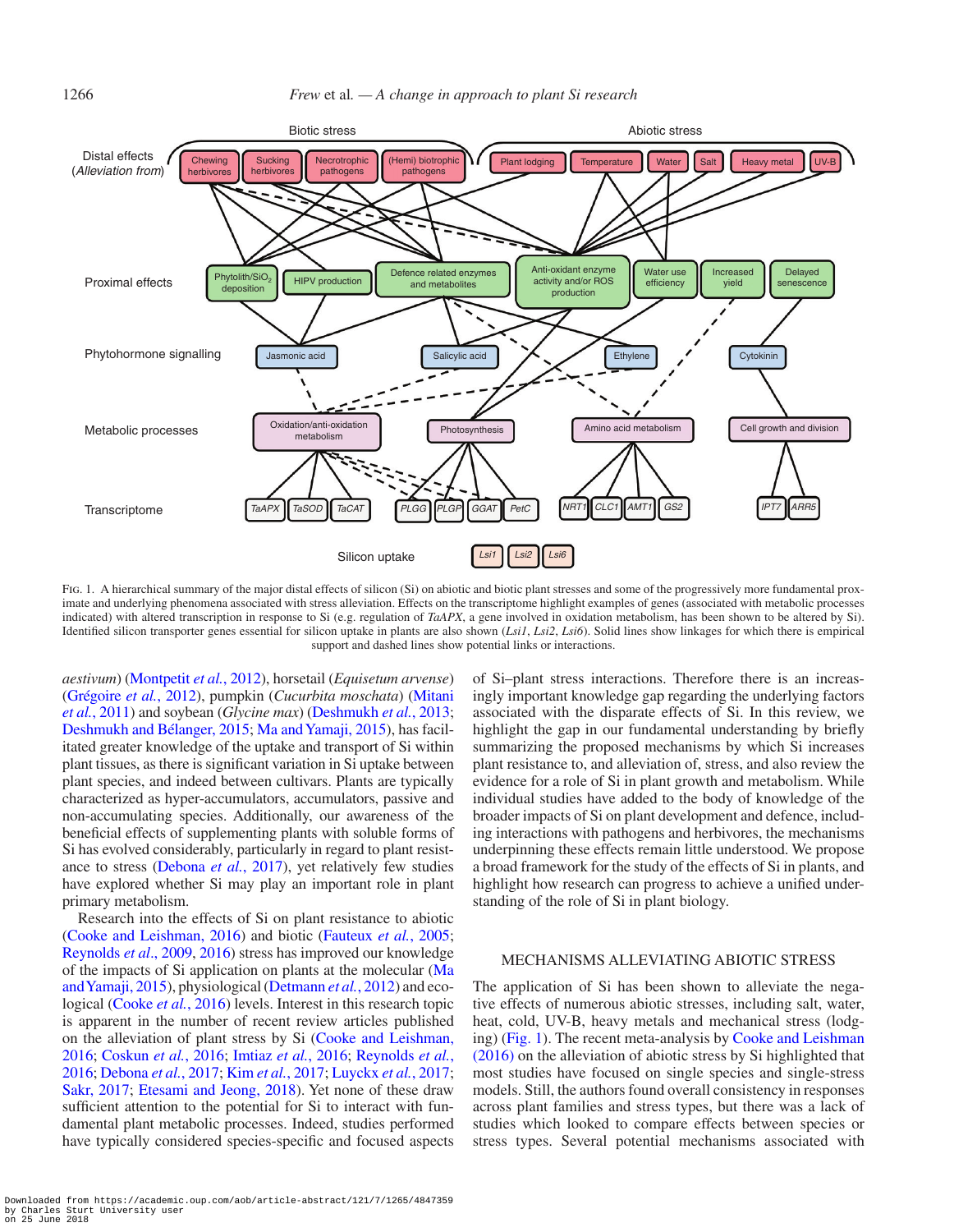stress alleviation in higher plants have been identified: increased structural reinforcement [\(Meunier](#page-7-9) *et al.*, 2017), altered photosynthetic rate (Perez *et al.*[, 2013;](#page-7-10) [Mihalicová Malcovská](#page-7-11) *et al.*, [2014;](#page-7-11) [Sanglard](#page-8-6) *et al.*, 2014; [Rahman](#page-7-12) *et al.*, 2015; [Kang](#page-7-13) *et al.*, [2016](#page-7-13)), changes in stomatal conductance ([Hattori](#page-6-19) *et al.*, 2005) and enhanced water use efficiency ([Kurdali and Al-Chammaa,](#page-7-14) [2013](#page-7-14)). Other possible mechanisms may also include osmotic adjustments through increased water potential and water content ([Gong and Chen, 2012;](#page-6-20) Ming *et al.*[, 2012\)](#page-7-15), reductions in oxidative stress (Shen *et al.*[, 2010](#page-8-7); Ali *et al.*[, 2016;](#page-6-21) [Kim](#page-7-7) *et al.*, [2017](#page-7-7)), alterations in mineral uptake and accumulation ([Li](#page-7-16) *et al.*[, 2015;](#page-7-16) [Pavlovic](#page-7-17) *et al.*, 2016) and alterations to phytohormone concentrations [\(Hamayun](#page-6-22) *et al.*, 2010; Kim *et al.*[, 2014](#page-7-18)) [\(Fig. 1\)](#page-1-0). Concerning the latter, the ethylene phytohormonal pathway was recently shown to be implicated in the alleviation of salt stress by Si through reduced oxidative damage [\(Liang](#page-7-19) *et al.*[, 2015](#page-7-19)). Significantly, without ethylene, Si not only failed to enhance plant resistance to salt stress but caused an increase in oxidative damage and cell death.

Reduction of oxidative damage via decreased production of reactive oxygen species (ROS) and/or increased activity of antioxidant metabolism appears to play an important role in Si-induced abiotic stress alleviation (Zhu *et al.*[, 2004](#page-8-8); [Liang](#page-7-20) *et al.*[, 2008](#page-7-20); Miao *et al.*[, 2010;](#page-7-21) Ali *et al.*[, 2016;](#page-6-21) Kim *[et al.](#page-7-7)*, [2017](#page-7-7)). Reactive oxygen species (e.g.  $O_2^-$ ,  $H_2O_2$ ) are derivatives of oxygen that are highly reactive and lead to oxidative destruction of cells. The production of these destructive molecules increases when plants are exposed to stress. [Van](#page-6-23) [Bockhaven](#page-6-23) *et al.* (2013) suggest the importance of the photorespiration component of photosynthesis, alongside oxidation/ antioxidation metabolism, to Si-induced stress tolerance. The activity of photorespiration and antioxidative enzymes as well as expression of key photorespiratory genes have been linked to increased abiotic stress tolerance [\(Romero-Puertas](#page-8-9) *et al.*, [2007](#page-8-9); Rojas *et al.*[, 2012\)](#page-8-10). Moreover, evidence suggests that Si-enhanced abiotic stress tolerance is linked to accumulation of photorespiratory enzymes [\(Nwugo and Huerta, 2011](#page-7-22)). Of course Si not only acts on  $C_3$  plants (where photorespiration is a major component of the photosynthetic processes) ([Vaculík](#page-8-11) *et al.*[, 2012](#page-8-11); Frew *et al.*[, 2016](#page-6-24)*a*), highlighting that if Si-driven photorespiration is a mechanism, it may not necessarily be a comprehensively unifying one. Nevertheless, this suggests Si may impact primary metabolic processes in higher plants, rather than its role being confined solely to plant responses to external stress.

The role of plant antioxidant metabolism in Si-enhanced abiotic stress alleviation has also been shown at the transcriptomic level. Ma *et al.* [\(2016\)](#page-7-23) found Si reduced  $H_2O_2$  accumulation and increased expression of antioxidant enzyme genes (e.g. *TaSOD*, *TaCAT*) in wheat under drought stress [\(Fig. 1](#page-1-0)). Similarly, using targeted transcriptomic profiling, [Farooq](#page-6-25) *et al.* (2016) observed that Si treatment increased the antioxidant capacity of rice plants under cadmium stress. Recent experimentation has assessed the impact of Si on plants subject to abiotic stress at the level of gene expression [\(Khattab](#page-7-24) *et al.*, 2014; Liu *et al.*[, 2014;](#page-7-25) [Yin](#page-8-12) *et al.*[, 2016](#page-8-12)), and it is now becoming apparent that Si may impact primary metabolism in higher plants [\(Detmann](#page-6-5) *et al.*, 2012; [Sanglard](#page-8-6) *et al.*, 2014), but use to date of transcriptomics has been limited. The use of untargeted transcriptomics and metabolomics

in future studies is likely to provide important insights into underlying mechanisms of stress alleviation.

## MECHANISMS ALLEVIATING BIOTIC STRESS

Just as plants must contend with numerous abiotic stressors, so too are they subject to stress from other organisms. Supplementing plants with Si has been shown to increase plant resistance to mammalian, arthropod and molluscan herbivores, fungal and bacterial pathogens, viruses and nematodes [\(Griffin](#page-6-26) *et al.*[, 2015;](#page-6-26) [Rodrigues](#page-8-13) *et al.*, 2015; [Reynolds](#page-8-4) *et al.*, 2016). One of the earliest mechanisms identified and associated with plant resistance to pests is the physical defence conferred by Si deposition in plant tissues in the form of phytoliths (largely composed of SiO<sub>2</sub>) ([McNaughton and Tarrants, 1983](#page-7-26); [Katz, 2015](#page-7-27)). Plants translocate Si from the soil solution as monosilicic acid, which naturally polymerizes to form phytoliths, which are irreversibly deposited within the plant ([Epstein, 1994](#page-6-7); [Ma and Yamaji,](#page-7-5)  [2015](#page-7-5)). The deposition of phytoliths increases plant rigidity and physical toughness (tensile strength) [\(Massey](#page-7-28) *et al.*, 2007*b*) and acts as a physical barrier to fungal penetration (Kim *et al.*[, 2002](#page-7-29)). Silicon deposition can also wear down the feeding mouthparts, or mandibles, of insects [\(Kvedaras](#page-7-30) *et al.*, 2009; [Massey and](#page-7-31)  [Hartley, 2009;](#page-7-31) Jeer *et al.*[, 2017](#page-7-32)), reduce plant digestibility to both insect and mammalian herbivores [\(Massey](#page-7-33) *et al.*, 2006; [Massey and Hartley, 2006](#page-7-34); Frew *et al.*[, 2016](#page-6-27)*b*), adversely impact herbivores (reducing growth and consumption rates) and also reduce predatory behaviour towards prey fed on high-Si diets ([Ryalls](#page-8-14) *et al.*, 2017). Importantly, silicification of plant tissue is inducible, with more heavily attacked plants typically accumulating more Si ([McNaughton and Tarrants, 1983](#page-7-26); [Massey](#page-7-35) *et al.*, [2007](#page-7-35)*a*; [Hartley and DeGabriel, 2016](#page-6-28)). Nevertheless, Si also acts via mechanisms other than increased physical defences.

Silicon also affects the concentrations of an array of metabolites related to plant defence ([Chérif](#page-6-29) *et al.*, 1992; [Rémus-Borel](#page-8-15) *et al.*[, 2005](#page-8-15); [Rahman](#page-7-12) *et al.*, 2015; [Debona](#page-6-1) *et al.*, 2017), including increased defence enzyme activities (e.g. chitinase, β-1,3 glucanase, phenylalanine ammonia-lyase, polyphenol oxidase), in a number of plant–pathogen systems, including necrotrophic, biotrophic and hemibiotrophic pathogens (the latter two hereafter referred together as (hemi)biotrophic) [\(Chérif](#page-6-30) *et al.*, 1994; Liang *et al.*[, 2005;](#page-7-36) Cai *et al.*[, 2008](#page-6-31)). For example, Si-induced increases in flavonoids, peroxidases and chitinase have been observed in response to some necrotrophic pathogens [\(Chérif](#page-6-30) *et al.*[, 1994;](#page-6-30) [Fortunato](#page-6-32) *et al.*, 2013).

Interactions between Si and plant defence signal transduction pathways, specifically the key phytohormone signalling pathways, have recently been investigated. Upon attack or infection, plants typically produce a complex and specific blend of salicylic acid (SA) (generally associated with (hemi)biotrophic pathogens), jasmonic acid (JA) (which is associated with necrotrophic pathogens and insect herbivores) and ethylene (which is typically regarded as 'fine-tuning' the JA defence response) ([Glazebrook, 2005](#page-6-33); [Wu and Baldwin, 2010\)](#page-8-16).

Just as phytohormone signalling is critical to Si-enhanced resistance to abiotic stress (Liang *et al.*[, 2015\)](#page-7-19), phytohormones have been shown to be critical to Si-mediated plant resistance to biotic stress. By using JA-deficient rice mutants,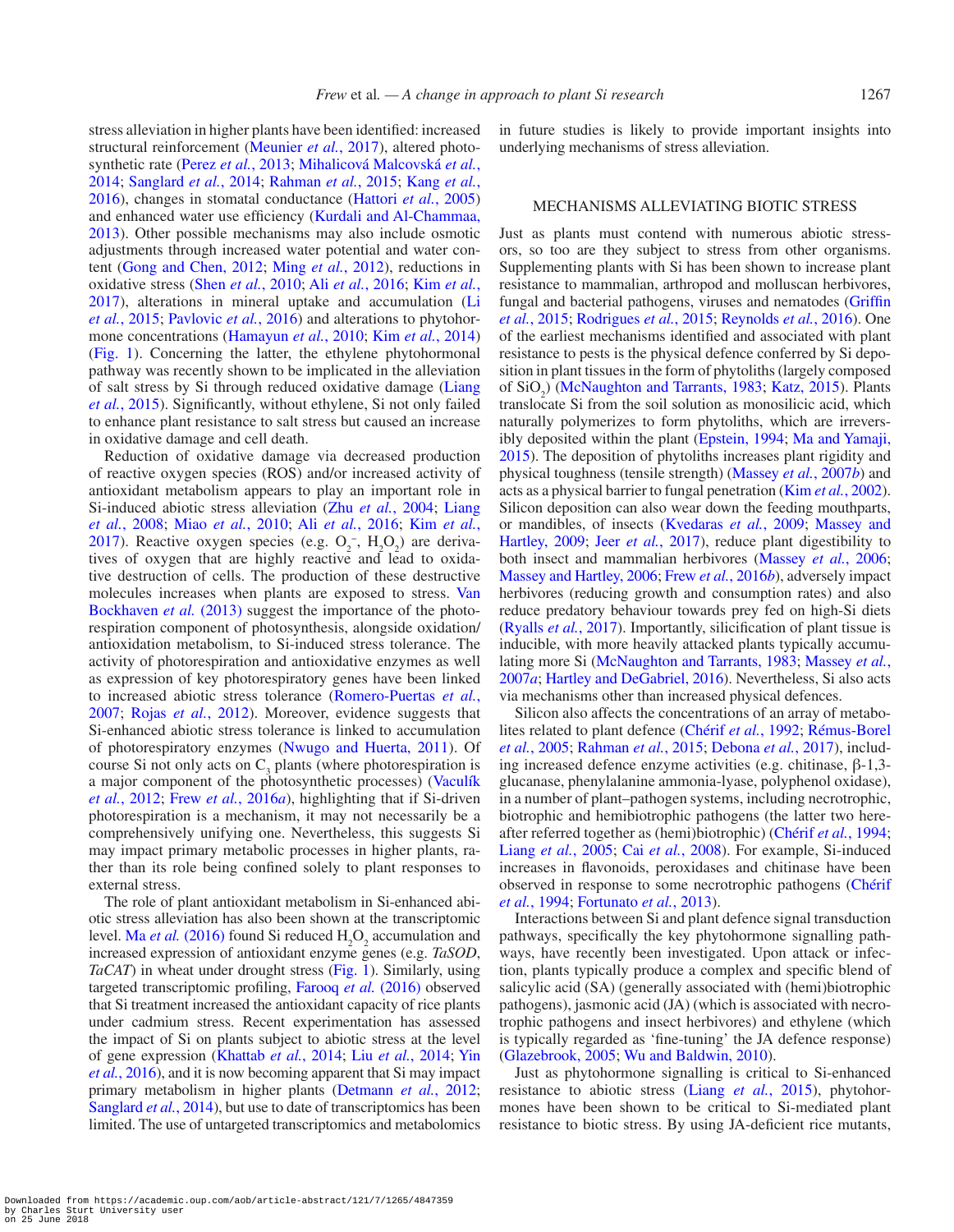Ye *et al.* [\(2013\)](#page-8-17) identified that the JA pathway was critical for Si-enhanced resistance to insect herbivores. This hypothesis was further supported by several additional studies investigating the ability of Si to enhance JA-dependent defence mechanisms, including indirect attraction of insect herbivore natural enemies ([Kvedaras](#page-7-37) *et al.*, 2010) by altering the composition of the herbivore-induced plant volatiles (HIPVs) produced under herbivore attack (Liu *et al.*[, 2017](#page-7-38)). [Vivancos](#page-8-18) *et al.* (2015) found that although Si upregulated SA-dependent defence genes upon infection from a biotrophic fungal pathogen, induction of the SA pathway was not necessary for Si to enhance resistance. Interestingly, [Van Bockhaven](#page-6-34) *et al.* (2015*a*) observed that the effects of Si in enhancing resistance to a necrotrophic fungal pathogen (*Cochliobolus miyabeanus*) were independent of both the JA and SA pathways. Rather, they suggested that Si prevented the pathogen from hijacking the plant ethylene pathway such that Si application deactivated pathogen ethylene production. Together these findings suggest that Si plays a complex but critical role in alleviation of plant biotic stress via effects on multiple phytohormone signalling pathways [\(Fig. 1](#page-1-0)).

Silicon may also play a role in overcoming the ability of some (hemi)biotrophic pathogens and insects to supress plant-induced defences. The activation of defence phytohormone signalling is stimulated upon plant recognition of a biotic threat. This normally occurs via recognition of conserved molecular patterns, which vary depending on the biotic threat, e.g. pathogen-associated molecular patterns (PAMPs), damage-associated molecular patterns (DAMPs) and herbivore-associated molecular patterns (HAMPs) [\(Dodds and Rathjen, 2010;](#page-6-35) Erb *et al.*[, 2012\)](#page-6-36). Recognition of these molecules by pattern recognition receptors (PRRs), often in concert with recognition of other pathogen/ insect effector proteins, can trigger the plant defence response (known as PAMP-triggered immunity [PTI] or effector-triggered immunity [ETI]) appropriate to the biotic challenge [\(Boller and](#page-6-37)  [Felix, 2009;](#page-6-37) Erb *et al.*[, 2012\)](#page-6-36). Although necrotrophic pathogens are not known to produce effector proteins [\(Glazebrook, 2005\)](#page-6-33), both (hemi)biotrophic pathogens and herbivores are known to produce effector proteins that are able to suppress PTI and ETI, effectively suppressing the plant immune response ([Musser](#page-7-39)  *et al.*[, 2002](#page-7-39); [Giraldo and Valent, 2013](#page-6-38)). [Vivancos](#page-8-18) *et al.* (2015) hypothesized that Si deposition in the plant apoplast is likely to interfere with (hemi)biotrophic pathogen effectors reaching their target sites, thereby preventing the pathogen from inhibiting the plant defence response. This hypothesis could also apply to insect herbivores, as they produce similar effector proteins ([Hogenhout](#page-6-39)  [and Bos, 2011](#page-6-39)). Thus, Si potentially overcomes plant defence suppression, allowing a full defence response to be initiated upon recognition of a biotic threat [\(Fig. 2\)](#page-4-0). Significantly, in terms of seeking some unification of effects across biotic stressors, one of the earliest cellular responses following recognition of PAMPs or HAMPs is ROS production.

As with Si-induced alleviation of abiotic stress, ROS and enhanced antioxidant metabolism is a commonly reported mechanism through which Si is proposed to act to alleviate biotic stresses ([Van Bockhaven](#page-6-23) *et al.*, 2013). This occurs via reduction of oxidative damage to the plant by enhancement of antioxidant metabolism and/or ROS-initiated defence responses [\(Domiciano](#page-6-40) *et al.*, 2015; Yang *et al.*[, 2017](#page-8-19)). Generation of ROS and antioxidant metabolism have been associated with pathogen (bacterial and fungal) infection ([Debona](#page-6-41) *et al.*, 2014;

[Domiciano](#page-6-40) *et al.*, 2015) and in response to damage from chewing and sucking insects (Han *et al.*[, 2016;](#page-6-42) Yang *et al.*[, 2017](#page-8-19)). Formation of ROS can negatively and directly impact biotic stressors [\(Ramputh](#page-7-40) *et al.*, 2002); however, ROS have a variety of signalling roles in various defence signalling pathways with phytohormones, including JA and SA (Leon *et al.*[, 1995](#page-7-41); [Glazebrook, 2005](#page-6-33); [Torres, 2010\)](#page-8-20). Furthermore, ROS can also activate plant defence genes and the associated accumulation of defence metabolites, including phytoalexins and allelochemicals ([Thoma](#page-8-21) *et al.*, 2003).

[Van Bockhaven](#page-6-23) *et al*. (2013, [2015](#page-6-34)*a*, *b*) suggested that primary plant metabolism, specifically photorespiration and the production of ROS, plays an important role in the broad-spectrum effects of Si on biotic stress alleviation, although these roles are currently not clearly defined. These authors also highlighted that for diatoms (algal phytoplankton) Si is essential for life processes, including DNA replication [\(Okita and Volcani, 1978](#page-7-42); [Martin-Jézéquel](#page-7-43) *et al.*, 2000), and that combining knowledge on how Si interacts with cellular metabolism in algae and other primitive plants may therefore provide important insight into the role of Si in angiosperms. The nature of ROS production as a by-product of fundamental life processes and the implication of an interaction of Si with oxidation/antioxidant metabolism in numerous studies relating to both abiotic and biotic plant stresses suggest this is a promising avenue of research towards determination of the fundamental role(s) of Si in higher plants.

The utilization of transcriptomic techniques such as microarrays alongside more targeted assays such as real-time quantitative PCR (qPCR) are critical in developing an understanding of how Si impacts plant gene expression. [Fauteux](#page-6-43) *et al.* (2006) found that pathogen infection upregulated defence genes and downregulated primary metabolism genes, but following the application of Si downregulated genes were not as severely impacted, while they found little evidence to suggest an impact of Si without pathogen stress. Similarly, Chain *et al.* [\(2009\)](#page-6-44) and [Van Bockhaven](#page-6-6) *et al.* (2015*b*) found that Si application nearly eradicated the effects of pathogen stress on the plant transcriptome. In contrast with studies related to pathogen stress, where some transcriptomic work has been reported, limited research has evaluated the impact of Si on enhanced plant resistance to insect herbivores. Therefore, further studies on the interactions of Si with the transcriptome of different plant species varying in their Si uptake ability (e.g. accumulators, non-accumulators) under different forms of insect herbivory (e.g. chewers, suckers) should provide valuable insight into how Si alters plant gene expression in response to insect stressors, and help unify this branch of the field with plant pathology.

# EFFECTS OF SILICON ON UNSTRESSED PLANTS

The effects of Si on the alleviation of abiotic and biotic stress are now well recognized, but it was generally considered that Si had little or no effect on plant metabolism in unstressed situations ([Ma, 2004](#page-7-44)). That view may no longer be empirically supported and this has profound implications for the effects of Si on plants, given that positive response to Si application may not be limited to plants under stress. Rather the direct impact of Si extends to more fundamental metabolic processes. [Fauteux](#page-6-15) *et al.* (2005) found that in the absence of stress Si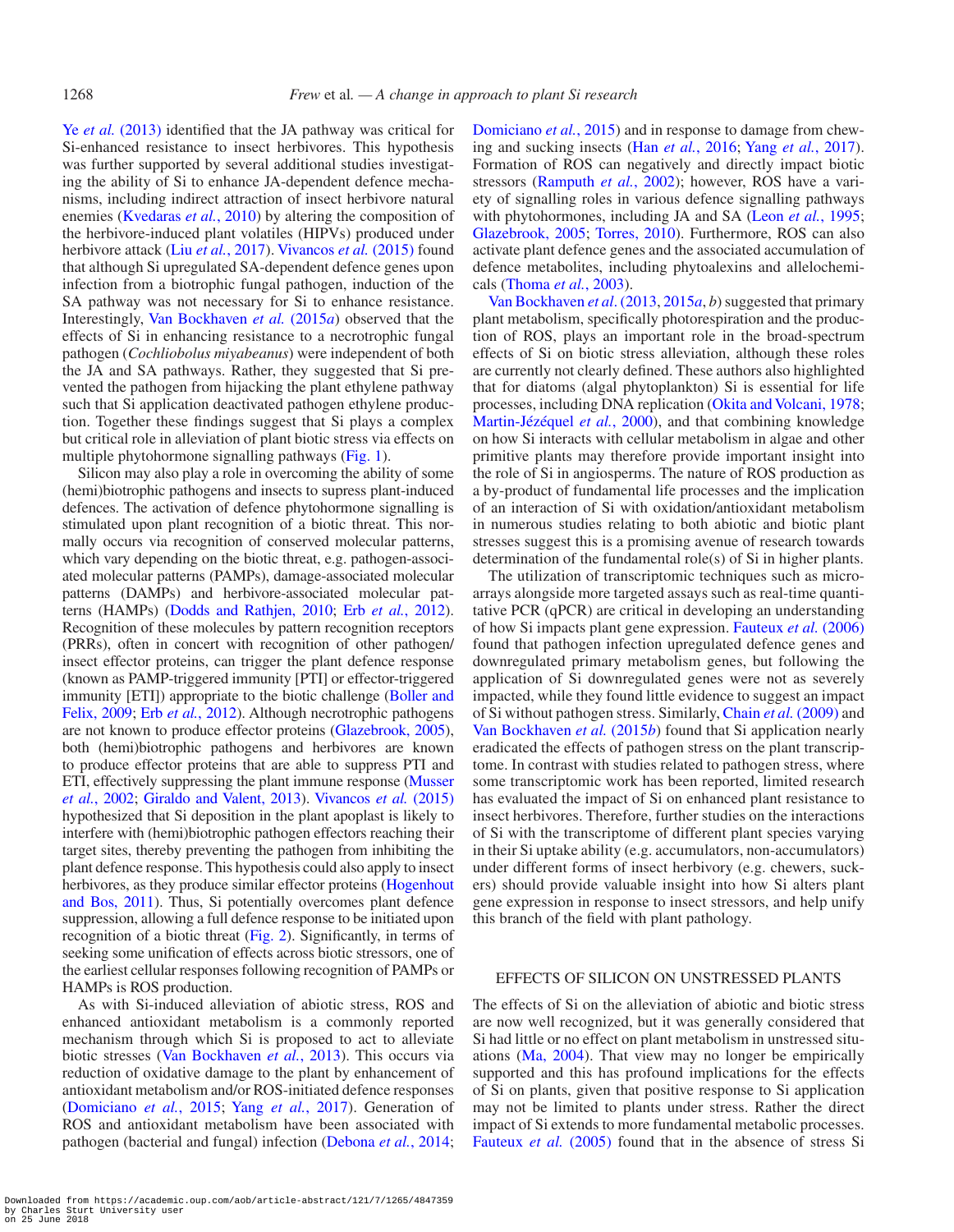

<span id="page-4-0"></span>Fig. 2. Simplified summary of plant recognition of biotic stressors, (hemi)biotrophic pathogens and insect herbivores, and the subsequent cascade of events leading to plant-induced defence response. Pathogen- and herbivore-associated molecular patterns (PAMPs and HAMPs) are recognized by pattern recognition receptors (PRRs). Reactive oxygen species (ROS) are generated upon recognition of PAMPs and HAMPs. Recognition of PAMPs and HAMPs, in conjunction with recognition of other endogenous pathogen/herbivore-produced effectors, leads to PAMP/HAMP-triggered immunity and effector-triggered immunity (ETI), which induces phytohormone signalling to produce an induced plant defence response. (Hemi)biotrophic pathogens and insects can produce effectors that suppress ETI, inhibiting the plant defence response. Deposition of Si in the apoplast potentially interferes with immunity-repressing effectors reaching their target sites, thereby allowing the plant to mount an induced defence response to combat the biotic threat ([Vivancos](#page-8-18) *et al.*, 2015).

application altered regulation of only two genes in *Arabidopsis thaliana.* Though this species does not actively accumulate Si [\(Vivancos](#page-8-18) *et al.*, 2015), beneficial effects of Si in this model plant have been demonstrated ([Ghanmi](#page-6-45) *et al.*, 2004; [Fauteux](#page-6-43) *et al.*[, 2006](#page-6-43); [Khandekar and Leisner, 2011](#page-7-45)). Recent pot-based experiments on the impact of Si application on sugarcane (*Saccharum* spp. hybrid) growth and defence against an insect herbivore revealed significant increases in plant growth even in the absence of herbivory (Frew *et al.*[, 2016](#page-6-24)*a*). In wheat, [Chain](#page-6-44) *et al.* [\(2009\)](#page-6-44) found that Si amendment affected the regulation of 47 genes in unstressed plants, while [Brunings](#page-6-46) *et al.* (2009) reported the altered regulation of 221 genes in unstressed rice plants, of which 28 were associated with defence and stress, while the remainder were associated with primary metabolic processes or had unknown functions. In rice, [Van Bockhaven](#page-6-6) *et al.* [\(2015](#page-6-6)*b*) found that Si altered the expression of genes associated with cell wall biosynthesis and glycolysis, and downregulated nitrogen and amino acid metabolism, as well as the metabolism of the ethylene, JA and SA defence hormones.

A study by [Detmann](#page-6-5) *et al.* (2012) explored mechanisms by which Si had a positive effect on unstressed rice plants. By analysing photosynthetic gas exchange parameters alongside transcriptomic and metabolomic profiling, the authors concluded that Si increased photosynthetic efficiency and ultimately altered rice primary metabolism through stimulating amino acid remobilization ([Fig. 1](#page-1-0)). Fleck *et al.* [\(2011\)](#page-6-47) found that Si substantially altered the root anatomy of unstressed rice plants as well as the regulation of 265 genes, including a 25-fold upregulation of a specific protein-encoding gene that, it was suggested, may play a central role in the perception of a Si signal of an unknown nature. Further to this, Si was recently shown to delay leaf senescence by activation of the cytokinin pathway in both Si-accumulating and non-accumulating plant species ([Markovich](#page-7-46) *et al.*, 2017).

It is important to note that few environments, if any, are completely stress-free. The very concept of 'stress' could be misleading, as even basic metabolic processes can impart stress on plants, for example oxidative stress as a by-product of essential metabolic processes such as photosynthesis or respiration ([Apel and Hirt, 2004](#page-6-48)). Consequently, the ability of Si to alleviate stress is very likely a fundamental component of plant life-processes.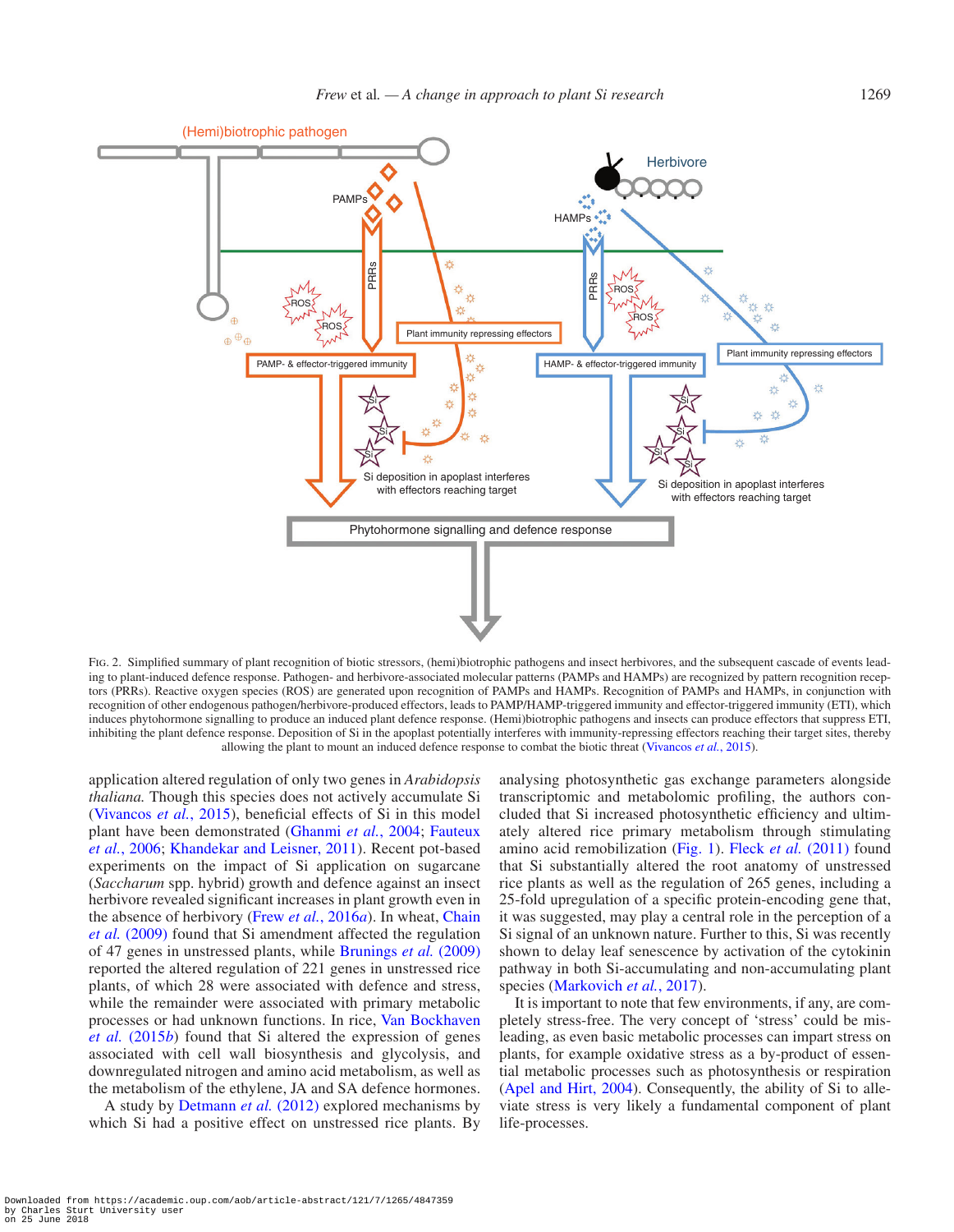## THE ROLE OF SILICON IN PLANT BIOLOGY

Our understanding of the role of Si in plant biology is dominated by the multiple effects of Si on stress alleviation, and although some effects of Si on plant metabolism and gene expression have been demonstrated, the mechanisms whereby Si acts on plant growth and development remain ambiguous. Thus, we suggest a paradigm shift in the research approach to understanding the role of Si in plants. The notion of Si as a 'non-essential nutrient' has been challenged ([Takahashi](#page-8-22) *et al.*, [1990](#page-8-22); [Epstein, 1994](#page-6-7), [1999](#page-6-2), [2009](#page-6-0); [Cooke and Leishman, 2011\)](#page-6-49). It is clear that Si has notable effects on numerous plant species, even those not classified as Si accumulators, under different environmental conditions (Li *et al.*[, 2015](#page-7-16)), highlighting that the nature and magnitude of the effects of Si are not necessarily concentration-dependent [\(Katz, 2014\)](#page-7-47). The multiple effects of Si, including altered expression of defence enzymes and metabolites, increased phytolith deposition, changes in transpiration rates,  $CO<sub>2</sub>$  assimilation and increased activity of antioxidant enzymes, all contribute to stress alleviation (Fig. 1). There is now increasing evidence that may suggest a critical role for Si in plant growth, primary metabolism and development [\(Detmann](#page-6-5) *et al.*, 2012; [Van Bockhaven](#page-6-23) *et al.*, 2013; [Markovich](#page-7-46)  *et al.*[, 2017\)](#page-7-46), but further research is required.

Looking forward, there are emerging pathways that can facilitate our understanding of Si, an element that has a diverse array of beneficial effects on plants. The impact of Si nutrition on gene regulation and the differential effects observed between species have only partially been revealed to date. In some high Si-accumulating species, Si could play an important role in plant primary metabolism [\(Van Bockhaven](#page-6-6) *et al.*, 2015*b*). The current foundation of knowledge from studies in rice and in non-Siaccumulating species that respond to Si application, including *A. thaliana* [\(Fauteux](#page-6-43) *et al.*, 2006; [Markovich](#page-7-46) *et al.*, 2017) and tomato (*Solanum lycopersicum*) [\(Ghareeb](#page-6-50) *et al.*, 2011; Li *[et al.](#page-7-16)*, [2015\)](#page-7-16), provide a starting point for future mechanistic studies. These systems, along with those high Si-accumulators such as rice, barley and wheat, should be employed incrementally across multiple experiments to evaluate the impacts of Si in unstressed situations as well as under single and multiple abiotic and biotic stresses. These should focus, in particular, on those primary metabolic processes revealed in recent research to potentially interact with Si (e.g. oxidation metabolism). As highlighted, Si may interact with primary photosynthetic processes (photorespiration), but this requires clarification as these interactions are likely to differ between  $C_3$ -,  $C_4$ - and CAM-type plants due to the differential physiological and enzymatic carbon fixation processes employed. The form in which Si is delivered to the plant may also strongly impact its effects on plant metabolism. The delivery mode of Si, in terms of formulation (e.g. calcium silicate, sodium silicate), should be further evaluated with emphasis on optimal translocation and accumulation *in planta*, as uptake and concentration at the site of action may prove critical to impacts on plant defence and growth. As a parallel priority, it is also important to investigate the role of Si in plant community structure and its ecological impact on mutualists and plant–plant interactions, including allelopathic effects of invasive species.

Appropriately designed, cross-disciplinary, incremental studies could reveal far-reaching effects on multiple fields, including plant pathology, entomology and agronomy, as well as plant biochemistry, ecology and evolutionary biology. Consideration of the impacts of plant breeding on Si uptake ability and the potential impacts on agronomy and agriculture is also worthy of note [\(Simpson](#page-8-23) *et al.*, 2017), as is the production of transgenic plant species with increased Si uptake capacity (i.e. introduction of Si transporter genes [*Lsi1*, *Lsi2*]). Untargeted omics, utilizing multivariate analyses, in parallel with targeted profiling of significant markers integral to those primary metabolic processes already highlighted (photosynthesis, oxidation), should be used purposefully, with initial comparisons of specific plant trait groups (Si accumulator and non-accumulator;  $C_3$  and  $C_4$ plants), or of specific stresses ((hemi)biotrophic pathogens and chewing insect herbivores). Such comparative analyses will facilitate interpretation of effects and interactions, but potentially highlight next steps and contribute to elucidation of the fundamental role of Si in plant growth and development.

Silicon deposition may interfere with (hemi)biotrophic pathogen/herbivore effector proteins that suppress plant ETI [\(Fig. 2](#page-4-0)), which highlights another potentially unifying mechanism underpinning Si-enhanced plant resistance to some biotic stressors ([Vivancos](#page-8-18) *et al.*, 2015), and, considering the close association of this process with ROS production and defence phytohormone signalling, may also shed light on the ability of Si to alleviate abiotic stress. As a first step, this could be addressed using targeted transcriptomics evaluating the regulation of genes associated with ETI in (hemi)biotrophic pathogen/herbivore-stressed plants under high- and low-Si environments. As we have highlighted in this article, there is evidence from the last decade that Si may have an important, yet undefined, role in plant primary metabolism, specifically related to oxidation metabolism, or generation of ROS, that spans beyond biotic stress alleviation. The use of untargeted and targeted omics studies selectively comparing stress types could reveal new insights and confirm whether Si does indeed impact primary metabolism. Subsequent metaanalyses will also prove critical in identifying unifying pathways and mechanisms by which Si acts on plant metabolism.

Despite past efforts to raise awareness of the importance of Si [\(Epstein, 1994,](#page-6-7) [1999,](#page-6-2) [2009](#page-6-0); [Cooke and Leishman, 2011](#page-6-49)), coupled with selected recent findings on its role in gene regulation in plant development and defence, many plant scientists remain indifferent to or unaware of the potential roles of this interesting and unique element. Therefore, to address this future challenge we suggest the thoughtful and focused design of multidisciplinary experimentation among collaborators, leading to a better understanding of the underpinning role of Si in higher plant growth and development, and therefore its ability to enhance plant resistance to stress.

#### ACKNOWLEDGEMENTS

This work was supported by a Charles Sturt University Faculty of Science Research Fellowship. The authors sincerely thank Mrs A. C. Johnson for assistance with manuscript preparation.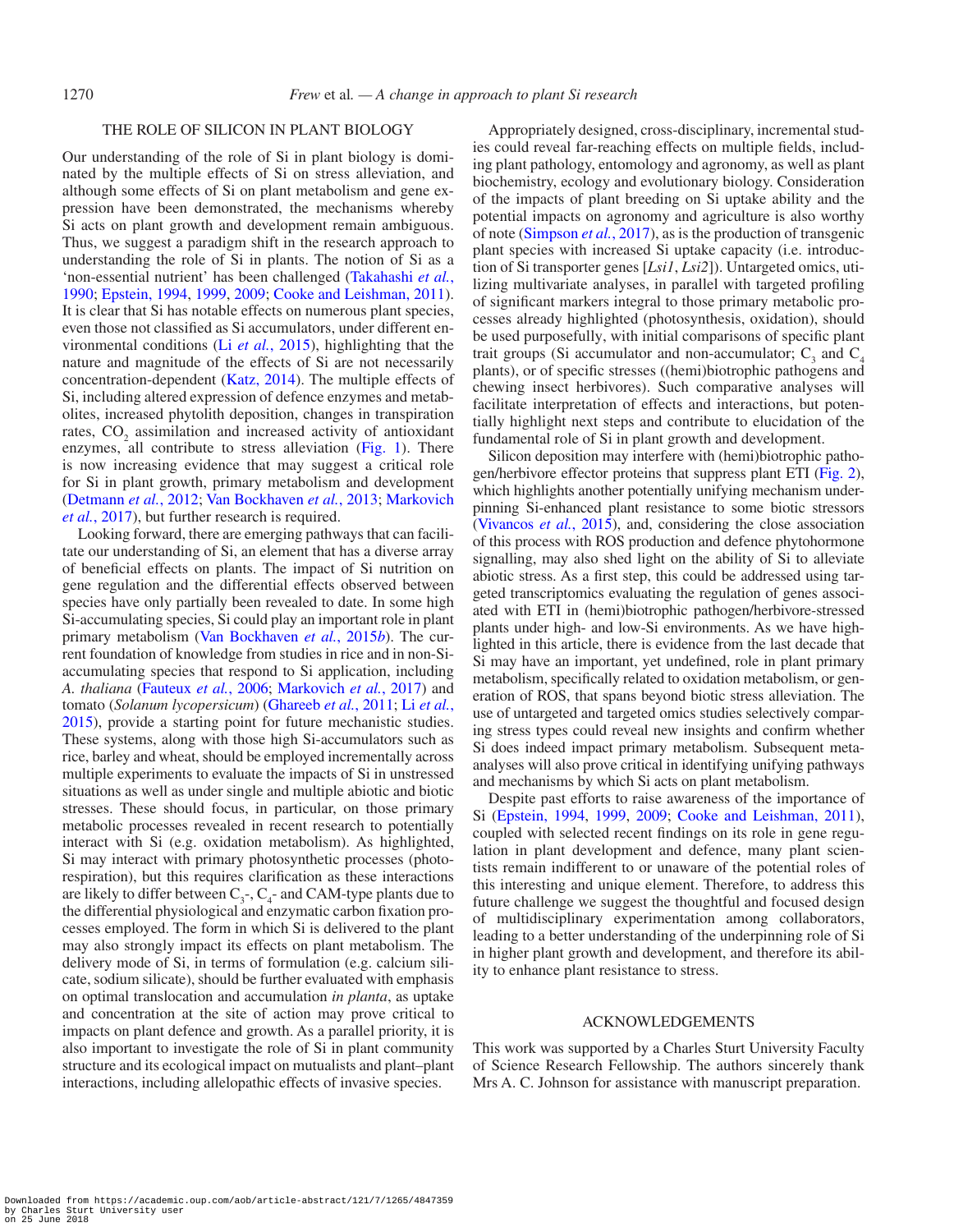## LITERATURE CITED

- <span id="page-6-21"></span>**Ali A**, **Haq T ul**, **Mahmood R**, **Jaan M**, **Abbas MN. 2016**. Stimulating the anti-oxidative role and wheat growth improvement through silicon under salt stress. *Silicon* 1–4. doi:10.1007/s12633-015-9378-4.
- <span id="page-6-48"></span>**Apel K**, **Hirt H. 2004**. Reactive oxygen species: metabolism, oxidative stress, and signal transduction. *Annual Review of Plant Biology* **55**: 373–399.
- <span id="page-6-23"></span>**Van Bockhaven J**, **De Vleesschauwer D**, **Höfte M. 2013**. Towards establishing broad-spectrum disease resistance in plants: silicon leads the way. *Journal of Experimental Botany* **64**: 1281–1293.
- <span id="page-6-34"></span>**Van Bockhaven J**, **Spíchal L**, **Novák O**, *et al.* **2015***a*. Silicon induces resistance to the brown spot fungus *Cochliobolus miyabeanus* by preventing the pathogen from hijacking the rice ethylene pathway. *New Phytologist* **206**: 761–773.
- <span id="page-6-6"></span>**Van Bockhaven J**, **Steppe K**, **Bauweraerts I**, *et al.* **2015***b*. Primary metabolism plays a central role in moulding silicon-inducible brown spot resistance in rice. *Molecular Plant Pathology* **16**: 811–824.
- <span id="page-6-37"></span>**Boller T**, **Felix G. 2009**. A renaissance of elicitors: perception of microbeassociated molecular patterns and danger signals by pattern-recognition receptors. *Annual Review of Plant Biology* **60**: 379–406.
- <span id="page-6-46"></span>**Brunings AM**, **Datnoff LE**, **Ma JF**, *et al.* **2009**. Differential gene expression of rice in response to silicon and rice blast fungus *Magnaporthe oryzae*. *Annals of Applied Biology* **155**: 161–170.
- <span id="page-6-31"></span>**Cai K**, **Gao D**, **Luo S**, **Zeng R**, **Yang J**, **Zhu X. 2008**. Physiological and cytological mechanisms of silicon-induced resistance in rice against blast disease. *Physiologia Plantarum* **134**: 324–333.
- <span id="page-6-44"></span>**Chain F**, **Côté-Beaulieu C**, **Belzile F**, **Menzies JG**, **Bélanger RR. 2009**. A comprehensive transcriptomic analysis of the effect of silicon on wheat plants under control and pathogen stress conditions. *Molecular Plant-Microbe Interactions* **22**: 1323–1330.
- <span id="page-6-29"></span>**Chérif M**, **Benhamou N**, **Menzies JG**, **Bélanger RR. 1992**. Silicon induced resistance in cucumber plants against *Pythium ultimum*. *Physiological and Molecular Plant Pathology* **41**: 411–425.
- <span id="page-6-30"></span>**Chérif M**, **Asselin A**, **Bélanger RR. 1994**. Defense responses induced by soluble silicon in cucumber roots infected by *Pythium* spp. *Phytopathology* **84**: 236–242.
- <span id="page-6-10"></span>**Chiba Y**, **Mitani N**, **Yamaji N**, **Ma JF. 2009**. HvLsi1 is a silicon influx transporter in barley. *Plant Journal* **57**: 810–818.
- <span id="page-6-49"></span>**Cooke J**, **Leishman MR. 2011**. Is plant ecology more siliceous than we realise? *Trends in Plant Science* **16**: 61–68.
- <span id="page-6-14"></span>**Cooke J**, **Leishman MR. 2016**. Consistent alleviation of abiotic stress with silicon addition: a meta-analysis. *Functional Ecology* **30**: 1340–1357.
- <span id="page-6-16"></span>**Cooke J**, **DeGabriel JL**, **Hartley SE. 2016**. The functional ecology of plant silicon: geoscience to genes. *Functional Ecology* **30**: 1270–1276.
- <span id="page-6-17"></span>**Coskun D**, **Britto DT**, **Huynh WQ**, **Kronzucker HJ. 2016**. The role of silicon in higher plants under salinity and drought stress. *Frontiers in Plant Science* **7**. doi:10.3389/fpls.2016.01072.
- <span id="page-6-41"></span>**Debona D**, **Rodrigues FA**, **Rios JA**, **Nascimento KJT**, **Silva LC. 2014**. The effect of silicon on antioxidant metabolism of wheat leaves infected by *Pyricularia oryzae*. *Plant Pathology* **63**: 581–589.
- <span id="page-6-1"></span>**Debona D**, **Rodrigues FA**, **Datnoff LE. 2017**. Silicon's role in abiotic and biotic plant stresses. *Annual Review of Phytopathology* **55**: 85–107.
- <span id="page-6-13"></span>**Deshmukh R**, **Bélanger RR. 2015**. Molecular evolution of aquaporins and silicon influx in plants. *Functional Ecology* **30**: 1277–1285.
- <span id="page-6-12"></span>**Deshmukh RK**, **Vivancos J**, **Guérin V**, *et al.* **2013**. Identification and functional characterization of silicon transporters in soybean using comparative genomics of major intrinsic proteins in *Arabidopsis* and rice. *Plant Molecular Biology* **83**: 303–315.
- <span id="page-6-5"></span>**Detmann KC**, **Araújo WL**, **Martins SCV**, *et al.* **2012**. Silicon nutrition increases grain yield, which, in turn, exerts a feed-forward stimulation of photosynthetic rates via enhanced mesophyll conductance and alters primary metabolism in rice. *New Phytologist* **196**: 752–762.
- <span id="page-6-35"></span>**Dodds PN**, **Rathjen JP. 2010**. Plant immunity: towards an integrated view of plant-pathogen interactions. *Nature Reviews Genetics* **11**: 539–548.
- <span id="page-6-40"></span>**Domiciano GP**, **Cacique IS**, **Chagas Freitas C**, *et al.* **2015**. Alterations in gas exchange and oxidative metabolism in rice leaves infected by *Pyricularia oryzae* are attenuated by silicon. *Phytopathology* **105**: 738–747.
- <span id="page-6-7"></span>**Epstein E. 1994**. The anomaly of silicon in plant biology. *Proceedings of the National Academy of Sciences of the USA* **91**: 11–17.
- <span id="page-6-2"></span>**Epstein E. 1999**. Silicon. *Annual Review of Plant Biology* **50**: 641–664.
- <span id="page-6-0"></span>**Epstein E. 2009**. Silicon: its manifold roles in plants. *Annals of Applied Biology* **155**: 155–160.
- <span id="page-6-36"></span>**Erb M**, **Meldau S**, **Howe GA. 2012**. Role of phytohormones in insect-specific plant reactions. *Trends in Plant Science* **17**: 250–259.
- <span id="page-6-18"></span>**Etesami H**, **Jeong BR. 2018**. Silicon (Si): review and future prospects on the action mechanisms in alleviating biotic and abiotic stresses in plants. *Ecotoxicology and Environmental Safety* **147**: 881–896.
- <span id="page-6-25"></span>**Farooq MA**, **Detterbeck A**, **Clemens S**, **Dietz K-J. 2016**. Silicon-induced reversibility of cadmium toxicity in rice. *Journal of Experimental Botany* **67**: 3573–3585.
- <span id="page-6-15"></span>**Fauteux F**, **Rémus-Borel W**, **Menzies JG**, **Bélanger RR. 2005**. Silicon and plant disease resistance against pathogenic fungi. *FEMS Microbiology Letters* **249**: 1–6.
- <span id="page-6-43"></span>**Fauteux F**, **Chain F**, **Belzile F**, **Menzies JG**, **Bélanger RR. 2006**. The protective role of silicon in the *Arabidopsis*–powdery mildew pathosystem. *Proceedings of the National Academy of Sciences of the USA* **103**: 17554–17559.
- <span id="page-6-47"></span>**Fleck AT**, **Nye T**, **Repenning C**, **Stahl F**, **Zahn M**, **Schenk MK. 2011**. Silicon enhances suberization and lignification in roots of rice (*Oryza sativa*). *Journal of Experimental Botany* **62**: 2001–2011.
- <span id="page-6-32"></span>**Fortunato AA**, **da Silva WL**, **Rodrigues FÁ. 2013**. Phenylpropanoid pathway is potentiated by silicon in the roots of banana plants during the infection process of *Fusarium oxysporum* f. sp. *cubense*. *Phytopathology* **104**: 597–603.
- <span id="page-6-24"></span>**Frew A**, **Allsopp PG**, **Gherlenda AN**, **Johnson SN. 2016***a*. Increased root herbivory under elevated atmospheric carbon dioxide concentrations is reversed by silicon-based plant defences. *Journal of Applied Ecology* **54**: 1310–1319.
- <span id="page-6-27"></span>**Frew A**, **Powell JR**, **Sallam N**, **Allsopp PG**, **Johnson SN. 2016***b*. Trade-offs between silicon and phenolic defenses may explain enhanced performance of root herbivores on phenolic-rich plants. *Journal of Chemical Ecology* **42**: 768–771.
- <span id="page-6-45"></span>**Ghanmi D**, **McNally DJ**, **Benhamou N**, **Menzies JG**, **Bélanger RR. 2004**. Powdery mildew of *Arabidopsis thaliana*: a pathosystem for exploring the role of silicon in plant–microbe interactions. *Physiological and Molecular Plant Pathology* **64**: 189–199.
- <span id="page-6-50"></span>**Ghareeb H**, **Bozsó Z**, **Ott PG**, **Repenning C**, **Stahl F**, **Wydra K. 2011**. Transcriptome of silicon-induced resistance against *Ralstonia solanacearum* in the silicon non-accumulator tomato implicates priming effect. *Physiological and Molecular Plant Pathology* **75**: 83–89.
- <span id="page-6-38"></span>**Giraldo MC**, **Valent B. 2013**. Filamentous plant pathogen effectors in action. *Nature Reviews. Microbiology* **11**: 800–814.
- <span id="page-6-33"></span>**Glazebrook J. 2005**. Contrasting mechanisms of defense against biotrophic and necrotrophic pathogens. *Annual Review of Phytopathology* **43**: 205–227.
- <span id="page-6-20"></span>**Gong H**, **Chen K. 2012**. The regulatory role of silicon on water relations, photosynthetic gas exchange, and carboxylation activities of wheat leaves in field drought conditions. *Acta Physiologiae Plantarum* **34**: 1589–1594.
- <span id="page-6-11"></span>**Grégoire C**, **Rémus-Borel W**, **Vivancos J**, **Labbé C**, **Belzile F**, **Bélanger RR. 2012**. Discovery of a multigene family of aquaporin silicon transporters in the primitive plant *Equisetum arvense*. *Plant Journal* **72**: 320–330.
- <span id="page-6-26"></span>**Griffin M**, **Hogan B**, **Schmidt O. 2015**. Silicon reduces slug feeding on wheat seedlings. *Journal of Pest Science* **88**: 17–24.
- <span id="page-6-4"></span>**Guntzer F**, **Keller C**, **Meunier J-D. 2012**. Benefits of plant silicon for crops: a review. *Agronomy for Sustainable Development* **32**: 201–213.
- <span id="page-6-3"></span>**Hall AD**, **Morison CGT. 1906**. On the function of silica in the nutrition of cereals. Part I. *Proceedings of the Royal Society of London B* **77**: 455–477.
- <span id="page-6-22"></span>**Hamayun M**, **Sohn E-Y**, **Khan SA**, **Shinwari ZK**, **Khan AL**, **Lee I-J. 2010**. Silicon alleviates the adverse effects of salinity and drought stress on growth and endogenous plant growth hormones of soybean (*Glycine max* L.). *Pakistan Journal of Botany* **42**: 1713–1722.
- <span id="page-6-42"></span>**Han Y**, **Li P**, **Gong S**, **Yang L**, **Wen L**, **Hou M. 2016**. Defense responses in rice induced by silicon amendment against infestation by the leaf folder *Cnaphalocrocis medinalis*. *PLoS ONE* **11**: e0153918.
- <span id="page-6-8"></span>**Hartley SE. 2015**. Round and round in cycles? Silicon-based plant defences and vole population dynamics. *Functional Ecology* **29**: 151–153.
- <span id="page-6-28"></span>**Hartley SE**, **DeGabriel JL. 2016**. The ecology of herbivore-induced silicon defences in grasses. *Functional Ecology* **30**: 1311–1322.
- <span id="page-6-19"></span>**Hattori T**, **Inanaga S**, **Araki H**, *et al.* **2005**. Application of silicon enhanced drought tolerance in *Sorghum bicolor*. *Physiologia Plantarum* **123**: 459–466.
- <span id="page-6-9"></span>**Hodson MJ**, **White PJ**, **Mead A**, **Broadley MR. 2005**. Phylogenetic variation in the silicon composition of plants. *Annals of Botany* **96**: 1027–1046.
- <span id="page-6-39"></span>**Hogenhout SA**, **Bos JI. 2011**. Effector proteins that modulate plant–insect interactions. *Current Opinion in Plant Biology* **14**: 422–428.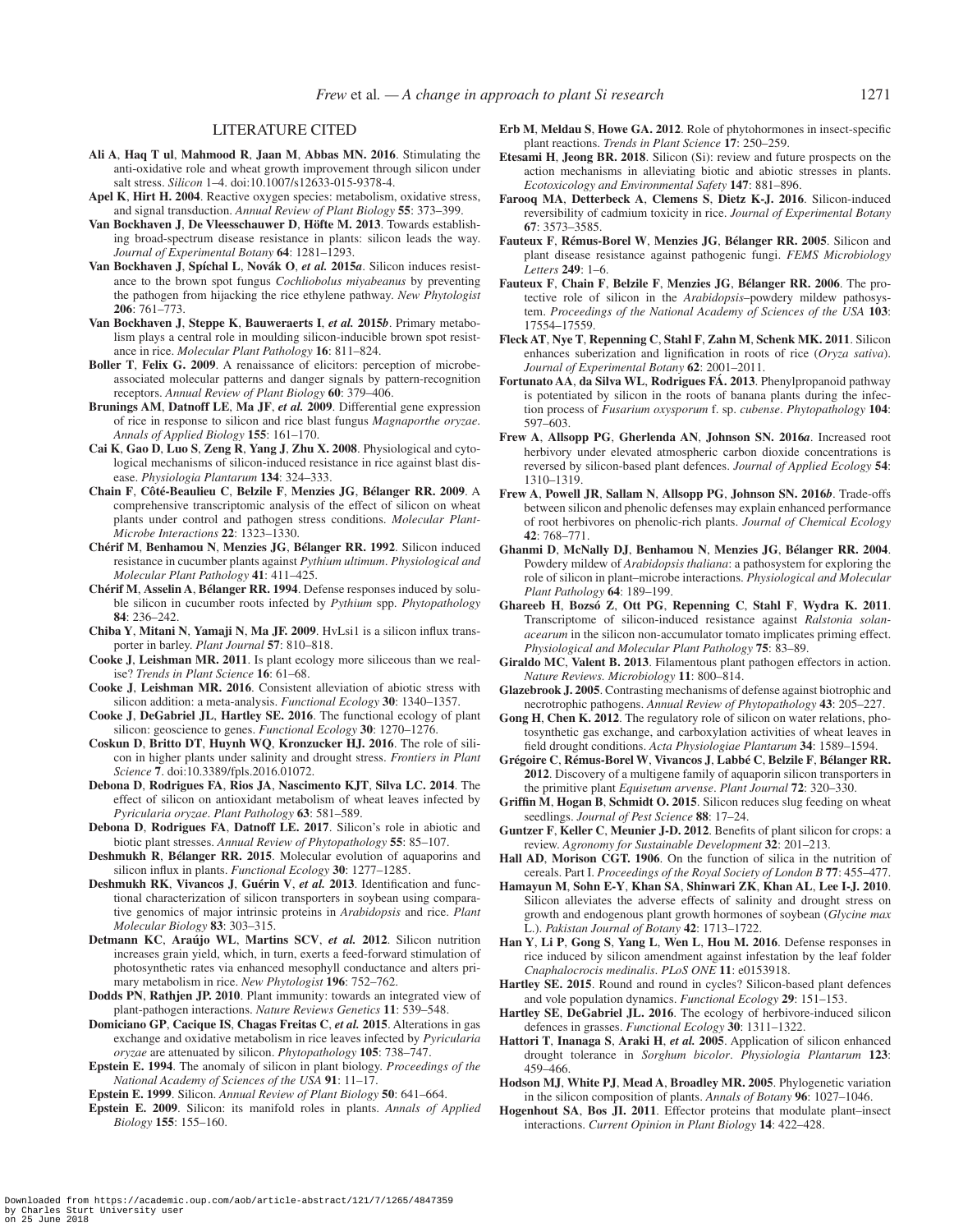- <span id="page-7-6"></span>**Imtiaz M**, **Rizwan MS**, **Mushtaq MA**, *et al.* **2016**. Silicon occurrence, uptake, transport and mechanisms of heavy metals, minerals and salinity enhanced tolerance in plants with future prospects: a review. *Journal of Environmental Management* **183**: 521–529.
- <span id="page-7-0"></span>**IPNI**. **2015**. *Silicon. Nutri-facts, No. 14*. [http://www.ipni.net/publication/](http://www.ipni.net/publication/nutrifacts-na.nsf/0/A7B4AB4D35C153BF85257ECE006E0E34/$FILE/NutriFacts-NA-14.pdf) [nutrifacts-na.nsf/0/A7B4AB4D35C153BF85257ECE006E0E34/\\$FILE/](http://www.ipni.net/publication/nutrifacts-na.nsf/0/A7B4AB4D35C153BF85257ECE006E0E34/$FILE/NutriFacts-NA-14.pdf) [NutriFacts-NA-14.pdf.](http://www.ipni.net/publication/nutrifacts-na.nsf/0/A7B4AB4D35C153BF85257ECE006E0E34/$FILE/NutriFacts-NA-14.pdf) Accessed 25 July 2017.
- <span id="page-7-32"></span>**Jeer M**, **Telugu UM**, **Voleti SR**, **Padmakumari AP. 2017**. Soil application of silicon reduces yellow stem borer, *Scirpophaga incertulas* (Walker) damage in rice. *Journal of Applied Entomology* **141**: 189–201.
- <span id="page-7-13"></span>**Kang J**, **Zhao W**, **Zhu X. 2016**. Silicon improves photosynthesis and strengthens enzyme activities in the C<sub>3</sub> succulent xerophyte *Zygophyllum xanthoxylum* under drought stress. *Journal of Plant Physiology* **199**: 76–86.
- <span id="page-7-47"></span>**Katz O. 2014**. Beyond grasses: the potential benefits of studying silicon accumulation in non-grass species. *Frontiers in Plant Science* **5**. doi:10.3389/ fpls.2014.00376.
- <span id="page-7-27"></span>**Katz O. 2015**. Silica phytoliths in angiosperms: phylogeny and early evolutionary history. *New Phytologist* **208**: 642–646.
- <span id="page-7-45"></span>**Khandekar S**, **Leisner S. 2011**. Soluble silicon modulates expression of *Arabidopsis thaliana* genes involved in copper stress. *Journal of Plant Physiology* **168**: 699–705.
- <span id="page-7-24"></span>**Khattab HI**, **Emam MA**, **Emam MM**, **Helal NM**, **Mohamed MR. 2014**. Effect of selenium and silicon on transcription factors NAC5 and DREB2A involved in drought-responsive gene expression in rice. *Biologia Plantarum* **58**: 265–273.
- <span id="page-7-29"></span>**Kim SG**, **Kim KW**, **Park EW**, **Choi D. 2002**. Silicon-induced cell wall fortification of rice leaves: a possible cellular mechanism of enhanced host resistance to blast. *Phytopathology* **92**: 1095–1103.
- <span id="page-7-18"></span>**Kim Y-H**, **Khan AL**, **Kim D-H**, *et al.* **2014**. Silicon mitigates heavy metal stress by regulating P-type heavy metal ATPases, *Oryza sativa* low silicon genes, and endogenous phytohormones. *BMC Plant Biology* **14**: 13.
- <span id="page-7-7"></span>**Kim Y-H**, **Khan AL**, **Waqas M**, **Lee I-J. 2017**. Silicon regulates antioxidant activities of crop plants under abiotic-induced oxidative stress: a review. *Frontiers in Plant Science* **8**. doi:10.3389/fpls.2017.00510.
- <span id="page-7-14"></span>**Kurdali F**, **Al-Chammaa M. 2013**. Growth and nitrogen fixation in silicon and/or potassium fed chickpeas grown under drought and well watered conditions. *Journal of Stress Physiology & Biochemistry* **9**: 385–406.
- <span id="page-7-30"></span>**Kvedaras OL**, **Byrne MJ**, **Coombes NE**, **Keeping MG. 2009**. Influence of plant silicon and sugarcane cultivar on mandibular wear in the stalk borer *Eldana saccharina*. *Agricultural and Forest Entomology* **11**: 301–306.
- <span id="page-7-37"></span>**Kvedaras OL**, **An M**, **Choi YS**, **Gurr GM. 2010**. Silicon enhances natural enemy attraction and biological control through induced plant defences. *Bulletin of Entomological Research* **100**: 367–371.
- <span id="page-7-41"></span>**Leon J**, **Lawton MA**, **Raskin I. 1995**. Hydrogen peroxide stimulates salicylic acid biosynthesis in tobacco. *Plant Physiology* **108**: 1673–1678.
- **Lewin J**, **Reimann BEF. 1969**. Silicon and plant growth. *Annual Review of Plant Physiology* **20**: 289–304.
- <span id="page-7-16"></span>**Li H**, **Zhu Y**, **Hu Y**, **Han W**, **Gong H. 2015**. Beneficial effects of silicon in alleviating salinity stress of tomato seedlings grown under sand culture. *Acta Physiologiae Plantarum* **4**: 1–9.
- <span id="page-7-36"></span>**Liang YC**, **Sun WC**, **Si J**, **Römheld V. 2005**. Effects of foliar- and root-applied silicon on the enhancement of induced resistance to powdery mildew in *Cucumis sativus*. *Plant Pathology* **54**: 678–685.
- <span id="page-7-20"></span>**Liang Y**, **Zhu J**, **Li Z**, *et al.* **2008**. Role of silicon in enhancing resistance to freezing stress in two contrasting winter wheat cultivars. *Environmental and Experimental Botany* **64**: 286–294.
- <span id="page-7-19"></span>**Liang X**, **Wang H**, **Hu Y**, *et al.* **2015**. Silicon does not mitigate cell death in cultured tobacco BY-2 cells subjected to salinity without ethylene emission. *Plant Cell Reports* **34**: 331–343.
- <span id="page-7-25"></span>**Liu P**, **Yin L**, **Deng X**, **Wang S**, **Tanaka K**, **Zhang S. 2014**. Aquaporinmediated increase in root hydraulic conductance is involved in siliconinduced improved root water uptake under osmotic stress in *Sorghum bicolor* L. *Journal of Experimental Botany* **65**: 4747–4756.
- <span id="page-7-38"></span>**Liu J**, **Zhu J**, **Zhang P**, *et al.* **2017**. Silicon supplementation alters the composition of herbivore induced plant volatiles and enhances attraction of parasitoids to infested rice plants. *Frontiers in Plant Science* **8** doi:10.3389/ fpls.2017.01265
- <span id="page-7-8"></span>**Luyckx M**, **Hausman J-F**, **Lutts S**, **Guerriero G. 2017**. Silicon and plants: current knowledge and technological perspectives. *Frontiers in Plant Science* **8**.
- <span id="page-7-23"></span>**Ma D**, **Sun D**, **Wang C**, *et al.* **2016**. Silicon application alleviates drought stress in wheat through transcriptional regulation of multiple antioxidant defense

pathways. *Journal of Plant Growth Regulation* **35**: 1–10. doi:10.1007/ s00344-015-9500-2.

- <span id="page-7-44"></span>**Ma JF. 2004**. Role of silicon in enhancing the resistance of plants to biotic and abiotic stresses. *Soil Science and Plant Nutrition* **50**: 11–18.
- <span id="page-7-5"></span>**Ma JF**, **Yamaji N. 2015**. A cooperative system of silicon transport in plants. *Trends in Plant Science* **20**: 435–442.
- <span id="page-7-1"></span>**Ma JF**, **Tamai K**, **Yamaji N**, *et al.* **2006**. A silicon transporter in rice. *Nature* **440**: 688–691.
- <span id="page-7-46"></span>**Markovich O**, **Steiner E**, **Kouřil Š**, **Tarkowski P**, **Aharoni A**, **Elbaum R. 2017**. Silicon promotes cytokinin biosynthesis and delays senescence in *Arabidopsis* and *Sorghum*. *Plant, Cell & Environment* **40**: 1189–1196.
- <span id="page-7-43"></span>**Martin-Jézéquel V**, **Hildebrand M**, **Brzezinski MA. 2000**. Silicon metabolism in diatoms: implications for growth. *Journal of Phycology* **36**: 821–840.
- <span id="page-7-34"></span>**Massey FP**, **Hartley SE. 2006**. Experimental demonstration of the antiherbivore effects of silica in grasses: impacts on foliage digestibility and vole growth rates. *Proceedings of the Royal Society of London B: Biological Sciences* **273**: 2299–2304.
- <span id="page-7-31"></span>**Massey FP**, **Hartley SE. 2009**. Physical defences wear you down: progressive and irreversible impacts of silica on insect herbivores. *Journal of Animal Ecology* **78**: 281–291.
- <span id="page-7-33"></span>**Massey FP**, **Ennos AR**, **Hartley SE. 2006**. Silica in grasses as a defence against insect herbivores: contrasting effects on folivores and a phloem feeder. *Journal of Animal Ecology* **75**: 595–603.
- <span id="page-7-35"></span>**Massey FP**, **Ennos AR**, **Hartley SE. 2007***a*. Herbivore specific induction of silica-based plant defences. *Oecologia* **152**: 677–683.
- <span id="page-7-28"></span>**Massey FP**, **Ennos AR**, **Hartley SE. 2007***b*. Grasses and the resource availability hypothesis: the importance of silica-based defences. *Journal of Ecology* **95**: 414–424.
- <span id="page-7-26"></span>**McNaughton SJ**, **Tarrants JL. 1983**. Grass leaf silicification: natural selection for an inducible defense against herbivores. *Proceedings of the National Academy of Sciences of the USA* **80**: 790–791.
- <span id="page-7-9"></span>**Meunier JD**, **Barboni D**, **Anwar-ul-Haq M**, *et al.* **2017**. Effect of phytoliths for mitigating water stress in durum wheat. *New Phytologist* **215**: 229–239.
- <span id="page-7-21"></span>**Miao B-H**, **Han X-G**, **Zhang W-H. 2010**. The ameliorative effect of silicon on soybean seedlings grown in potassium-deficient medium. *Annals of Botany* **105**: 967–973.
- <span id="page-7-11"></span>**Mihalicová Malcovská S**, **Ducaiová Z**, **Maslaáková I**, **Backor M. 2014**. Effect of silicon on growth, photosynthesis, oxidative status and phenolic compounds of maize (*Zea mays* L.) grown in cadmium excess. *Water, Air and Soil Pollution* **225**: 1–11.
- <span id="page-7-15"></span>**Ming DF**, **Pei ZF**, **Naeem MS**, **Gong HJ**, **Zhou WJ. 2012**. Silicon alleviates PEG-induced water-deficit stress in upland rice seedlings by enhancing osmotic adjustment. *Journal of Agronomy and Crop Science* **198**: 14–26.
- <span id="page-7-2"></span>**Mitani N**, **Yamaji N**, **Ma JF. 2009**. Identification of maize silicon influx transporters. *Plant and Cell Physiology* **50**: 5–12.
- <span id="page-7-4"></span>**Mitani N**, **Yamaji N**, **Ago Y**, **Iwasaki K**, **Ma JF. 2011**. Isolation and functional characterization of an influx silicon transporter in two pumpkin cultivars contrasting in silicon accumulation. *Plant Journal* **66**: 231–240.
- <span id="page-7-3"></span>**Montpetit J**, **Vivancos J**, **Mitani-Ueno N**, *et al.* **2012**. Cloning, functional characterization and heterologous expression of TaLsi1, a wheat silicon transporter gene. *Plant Molecular Biology* **79**: 35–46.
- <span id="page-7-39"></span>**Musser RO**, **Hum-Musser SM**, **Eichenseer H**, *et al.* **2002**. Herbivory: caterpillar saliva beats plant defences. *Nature* **416**: 599–600.
- <span id="page-7-22"></span>**Nwugo CC**, **Huerta AJ. 2011**. The effect of silicon on the leaf proteome of rice (*Oryza sativa* L.) plants under cadmium-stress. *Journal of Proteome Research* **10**: 518–528.
- <span id="page-7-42"></span>**Okita TW**, **Volcani BE. 1978**. Role of silicon in diatom metabolism IX: differential synthesis of DNA polymerases and DNA-binding proteins during silicate starvation and recovery in *Cylindrotheca fusiformis*. *Biochimica et Biophysica Acta* **519**: 76–86.
- <span id="page-7-17"></span>**Pavlovic J**, **Samardzic J**, **Kostic L**, *et al.* **2016**. Silicon enhances leaf remobilization of iron in cucumber under limited iron conditions. *Annals of Botany* **118**: 271–280.
- <span id="page-7-10"></span>**Perez CEA**, **Rodrigues FÁ**, **Moreira WR**, **DaMatta FM. 2013**. Leaf gas exchange and chlorophyll a fluorescence in wheat plants supplied with silicon and infected with *Pyricularia oryzae*. *Phytopathology* **104**: 143–149.
- <span id="page-7-12"></span>**Rahman A**, **Wallis CM**, **Uddin W. 2015**. Silicon-induced systemic defense responses in perennial ryegrass against infection by *Magnaporthe oryzae*. *Phytopathology* **105**: 748–757.
- <span id="page-7-40"></span>**Ramputh AI**, **Arnason JT**, **Cass L**, **Simmonds JA. 2002**. Reduced herbivory of the European corn borer (*Ostrinia nubilalis*) on corn transformed with germin, a wheat oxalate oxidase gene. *Plant Science* **162**: 431–440.